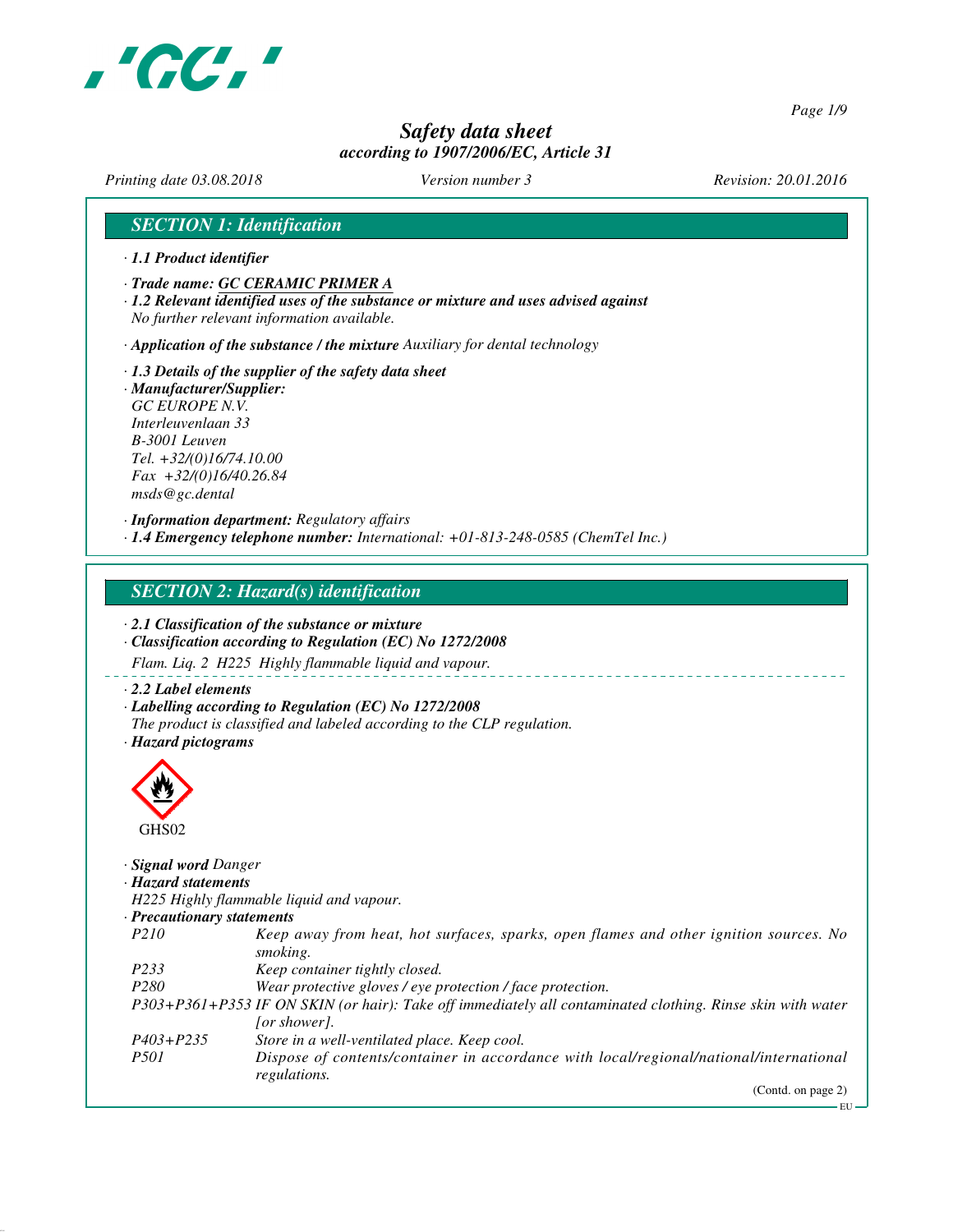*Printing date 03.08.2018 Version number 3 Revision: 20.01.2016*

(Contd. of page 1)

#### *Trade name: GC CERAMIC PRIMER A*

#### *· 2.3 Other hazards*

*· Results of PBT and vPvB assessment*

*· PBT: Not applicable.*

*· vPvB: Not applicable.*

#### *SECTION 3: Composition/information on ingredients*

#### *· 3.2 Chemical characterization: Mixtures*

*· Description:*

*Only substances required to be mentioned according to Annex II of regulation 1907/2006 are listed. Information on the other substances that may be present can be obtained upon request.*

*· Dangerous components:*

*64-17-5 ethyl alcohol Flam. Liq. 2, H225 90-<100%*

*· Additional information: For the wording of the listed hazard phrases refer to section 16.*

## *SECTION 4: First-aid measures*

- *· 4.1 Description of first aid measures*
- *· General information: If symptoms persist consult doctor.*
- *· After inhalation:*

*Supply fresh air. If required, provide artificial respiration. Keep patient warm. Consult doctor if symptoms persist. Take affected persons into fresh air and keep quiet.*

- *· After skin contact: If skin irritation continues, consult a doctor.*
- *· After eye contact:*

*Rinse opened eye for several minutes under running water. If symptoms persist, consult a doctor.*

*· After swallowing:*

*Rinse out mouth and then drink plenty of water.*

*If symptoms persist consult doctor.*

*· 4.2 Most important symptoms and effects, both acute and delayed No further relevant information available.*

*· 4.3 Indication of any immediate medical attention and special treatment needed*

*No further relevant information available.*

### *SECTION 5: Fire-fighting measures*

- *· 5.1 Extinguishing media*
- *· Suitable extinguishing agents:*

*CO2, extinguishing powder or water spray. Fight larger fires with water spray or alcohol resistant foam. Use fire fighting measures that suit the environment.*

- *· For safety reasons unsuitable extinguishing agents: Water with full jet*
- *· 5.2 Special hazards arising from the substance or mixture*
- *Formation of toxic gases is possible during heating or in case of fire.*
- *· 5.3 Advice for firefighters*
- *· Protective equipment: Wear self-contained respiratory protective device.*
- *· Additional information*

*Dispose of fire debris and contaminated fire fighting water in accordance with official regulations.*

(Contd. on page 3)

EU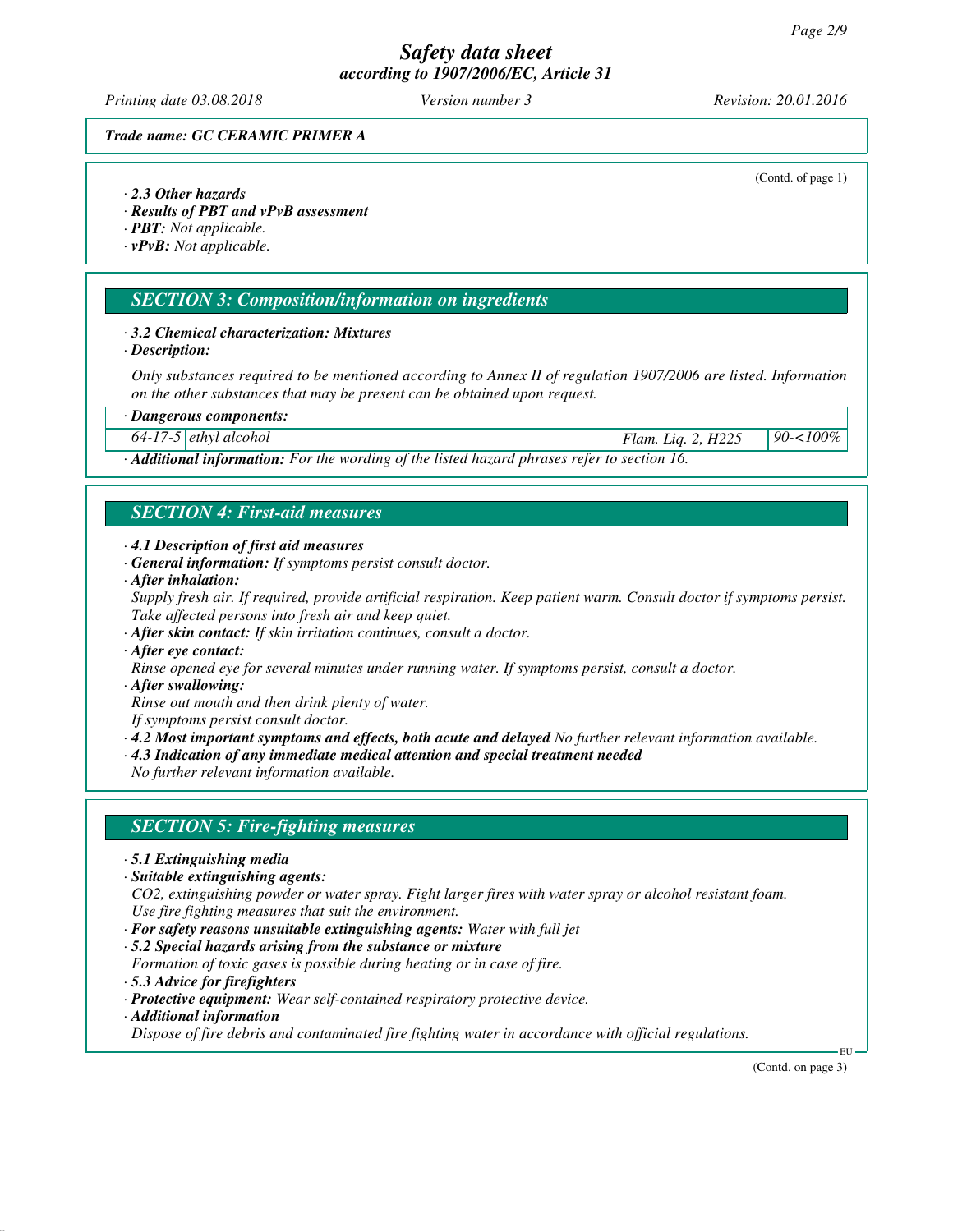*Printing date 03.08.2018 Version number 3 Revision: 20.01.2016*

#### *Trade name: GC CERAMIC PRIMER A*

(Contd. of page 2)

#### *SECTION 6: Accidental release measures*

- *· 6.1 Personal precautions, protective equipment and emergency procedures Remove persons from danger area. Keep away from ignition sources Wear protective clothing. · 6.2 Environmental precautions:*
- *Do not allow product to reach sewage system or any water course. Do not allow to penetrate the ground/soil.*
- *· 6.3 Methods and material for containment and cleaning up: Ensure adequate ventilation. Absorb liquid components with liquid-binding material. Dispose of the collected material according to regulations.*
- *· 6.4 Reference to other sections See Section 7 for information on safe handling. See Section 8 for information on personal protection equipment. See Section 13 for disposal information.*

## *SECTION 7: Handling and storage*

*· 7.1 Precautions for safe handling No special precautions are necessary if used correctly.*

#### *· Information about protection against explosions and fires: Keep ignition sources away - Do not smoke.*

*Protect against electrostatic charges.*

*Do not spray on a naked flame or any incandescent material.*

- *· 7.2 Conditions for safe storage, including any incompatibilities*
- *· Storage:*
- *· Requirements to be met by storerooms and receptacles: Store in a cool location.*
- *Store only in unopened original receptacles.*

*· Information about storage in one common storage facility: Store away from foodstuffs.*

*· Further information about storage conditions: Keep receptacle tightly sealed. Store in cool, dry conditions in well sealed receptacles. Protect from heat and direct sunlight.*

*Store in a cool place.*

*· 7.3 Specific end use(s) No further relevant information available.*

## *SECTION 8: Exposure controls/personal protection*

*· Additional information about design of technical systems: No further data; see item 7.*

- *· Components with limit values that require monitoring at the workplace:*
- *The product does not contain any relevant quantities of materials with critical values that have to be monitored at the workplace.*
- *· Additional information: The lists that were valid during the creation were used as basis.*

(Contd. on page 4)

EU

*<sup>·</sup> 8.1 Control parameters*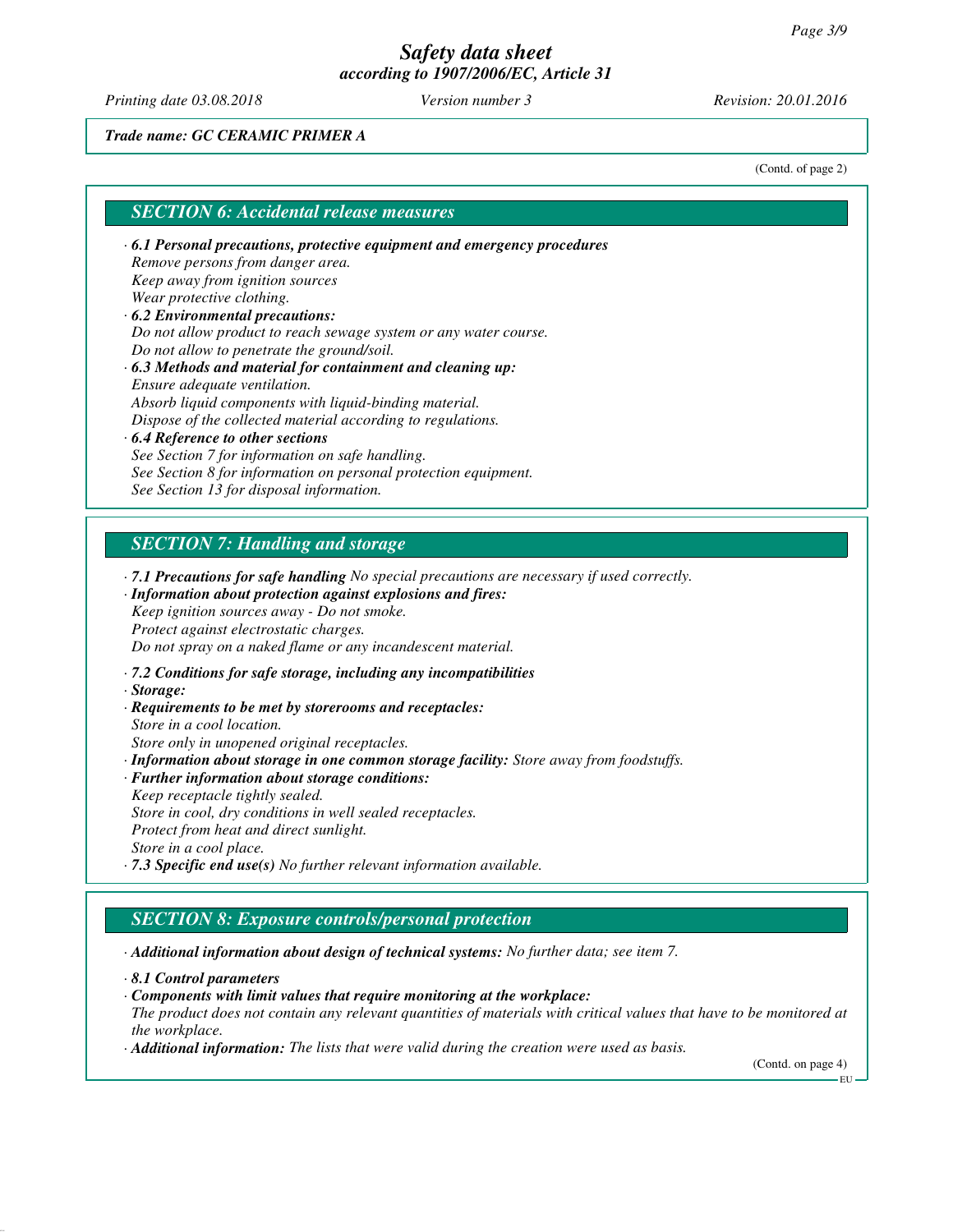*Printing date 03.08.2018 Version number 3 Revision: 20.01.2016*

### *Trade name: GC CERAMIC PRIMER A*

(Contd. of page 3)

#### *· 8.2 Exposure controls · Personal protective equipment: · General protective and hygienic measures: The usual precautionary measures for handling chemicals should be followed. Wash hands before breaks and at the end of work. · Breathing equipment: Suitable respiratory protective device recommended. · Protection of hands: Protective gloves · Material of gloves The selection of the suitable gloves does not only depend on the material, but also on further marks of quality and varies from manufacturer to manufacturer. As the product is a preparation of several substances, the resistance of the glove material can not be calculated in advance and has therefore to be checked prior to the application. · Penetration time of glove material The exact break through time has to be found out by the manufacturer of the protective gloves and has to be observed. · Eye protection:*



*Tightly sealed goggles*

| <b>SECTION 9: Physical and chemical properties</b>                                                        |                                               |  |
|-----------------------------------------------------------------------------------------------------------|-----------------------------------------------|--|
| · 9.1 Information on basic physical and chemical properties<br><b>General Information</b>                 |                                               |  |
| $\cdot$ Appearance:<br>Form:                                                                              | Liquid                                        |  |
| Color:                                                                                                    | Light yellow                                  |  |
| $\cdot$ Odor:                                                                                             | Ester-like                                    |  |
| · Odor threshold:                                                                                         | Not determined.                               |  |
| $\cdot$ pH-value:                                                                                         | Not determined.                               |  |
| $\cdot$ Change in condition<br><b>Melting point/Melting range:</b><br><b>Boiling point/Boiling range:</b> | Undetermined.<br>79 °C                        |  |
| · Flash point:                                                                                            | 13 °C                                         |  |
| · Flammability (solid, gaseous):                                                                          | Not applicable.                               |  |
| · Ignition temperature:                                                                                   | Undetermined.                                 |  |
| · Decomposition temperature:                                                                              | Not determined.                               |  |
| $\cdot$ Auto igniting:                                                                                    | Product is not selfigniting.                  |  |
| · Danger of explosion:                                                                                    | Product does not present an explosion hazard. |  |
| · Explosion limits:                                                                                       |                                               |  |
| Lower:                                                                                                    | Not determined.                               |  |
| <b>Upper:</b>                                                                                             | Not determined.                               |  |
| · Vapor pressure:                                                                                         | Not determined.                               |  |
| $\cdot$ Density:                                                                                          | Not determined.                               |  |
| · Relative density                                                                                        | Not determined.                               |  |

EU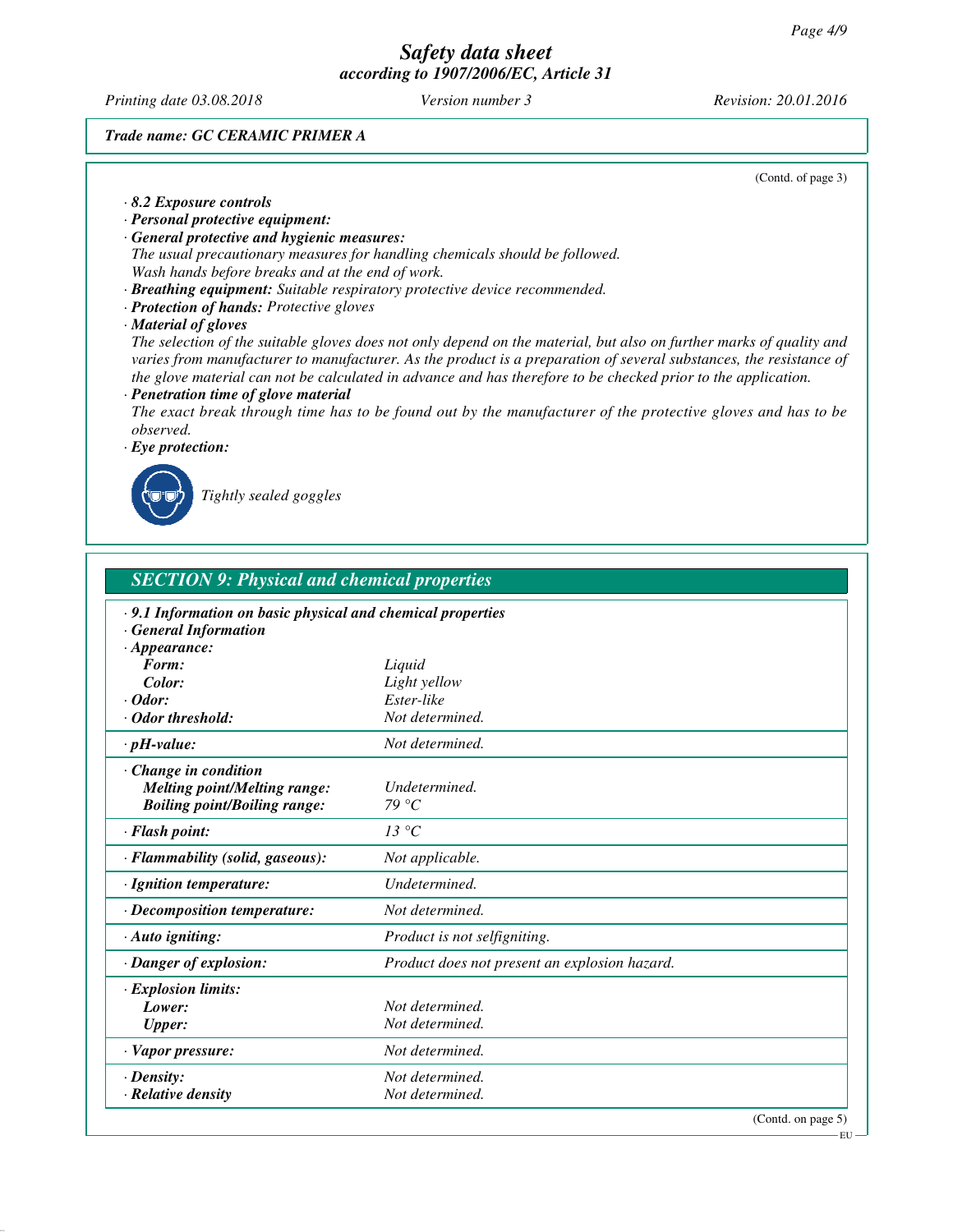*Printing date 03.08.2018 Version number 3 Revision: 20.01.2016*

#### *Trade name: GC CERAMIC PRIMER A*

|                                                            |                                            | (Cond. of page 4) |
|------------------------------------------------------------|--------------------------------------------|-------------------|
| $\cdot$ Vapor density                                      | Not determined.                            |                   |
| $\cdot$ Evaporation rate                                   | Not determined.                            |                   |
| · Solubility in / Miscibility with                         |                                            |                   |
| Water:                                                     | Fully miscible.                            |                   |
| · Partition coefficient (n-octanol/water): Not determined. |                                            |                   |
| · Viscosity:                                               |                                            |                   |
| Dynamic:                                                   | Not determined.                            |                   |
| Kinematic:                                                 | Not determined.                            |                   |
| · Solvent content:                                         |                                            |                   |
| Organic solvents:                                          | $95.0\%$                                   |                   |
| $VOC$ (EC)                                                 | 950.0 g/l                                  |                   |
| $\cdot$ 9.2 Other information                              | No further relevant information available. |                   |

## *SECTION 10: Stability and reactivity*

*· 10.1 Reactivity No further relevant information available.*

- *· 10.2 Chemical stability*
- *· Thermal decomposition / conditions to be avoided: No decomposition if used according to specifications.*
- *· 10.3 Possibility of hazardous reactions No dangerous reactions known.*
- *· 10.4 Conditions to avoid No further relevant information available.*
- *· 10.5 Incompatible materials: No further relevant information available.*
- *· 10.6 Hazardous decomposition products: No dangerous decomposition products known.*

## *SECTION 11: Toxicological information*

#### *· 11.1 Information on toxicological effects*

*· Acute toxicity: Based on available data, the classification criteria are not met.*

*· LD/LC50 values that are relevant for classification:*

#### *64-17-5 ethyl alcohol*

*Oral LD50 7060 mg/kg (rat (f+m))*

*Inhalative LC50/4 h 20000 mg/l (rat (f+m))*

*· Primary irritant effect:*

- *· on the skin: Based on available data, the classification criteria are not met.*
- *· on the eye: Based on available data, the classification criteria are not met.*
- *· Sensitization: Based on available data, the classification criteria are not met.*
- *· Additional toxicological information:*
- *· OSHA-Ca (Occupational Safety & Health Administration)*

*None of the ingredients is listed.*

*· Repeated dose toxicity No further relevant information available.*

- *· CMR effects (carcinogenity, mutagenicity and toxicity for reproduction)*
- *No further relevant information available.*
- *· Germ cell mutagenicity Based on available data, the classification criteria are not met.*
- *· Carcinogenicity Based on available data, the classification criteria are not met.*
- *· Reproductive toxicity Based on available data, the classification criteria are not met.*
- *· STOT-single exposure Based on available data, the classification criteria are not met.*
- *· STOT-repeated exposure Based on available data, the classification criteria are not met.*

(Contd. on page 6)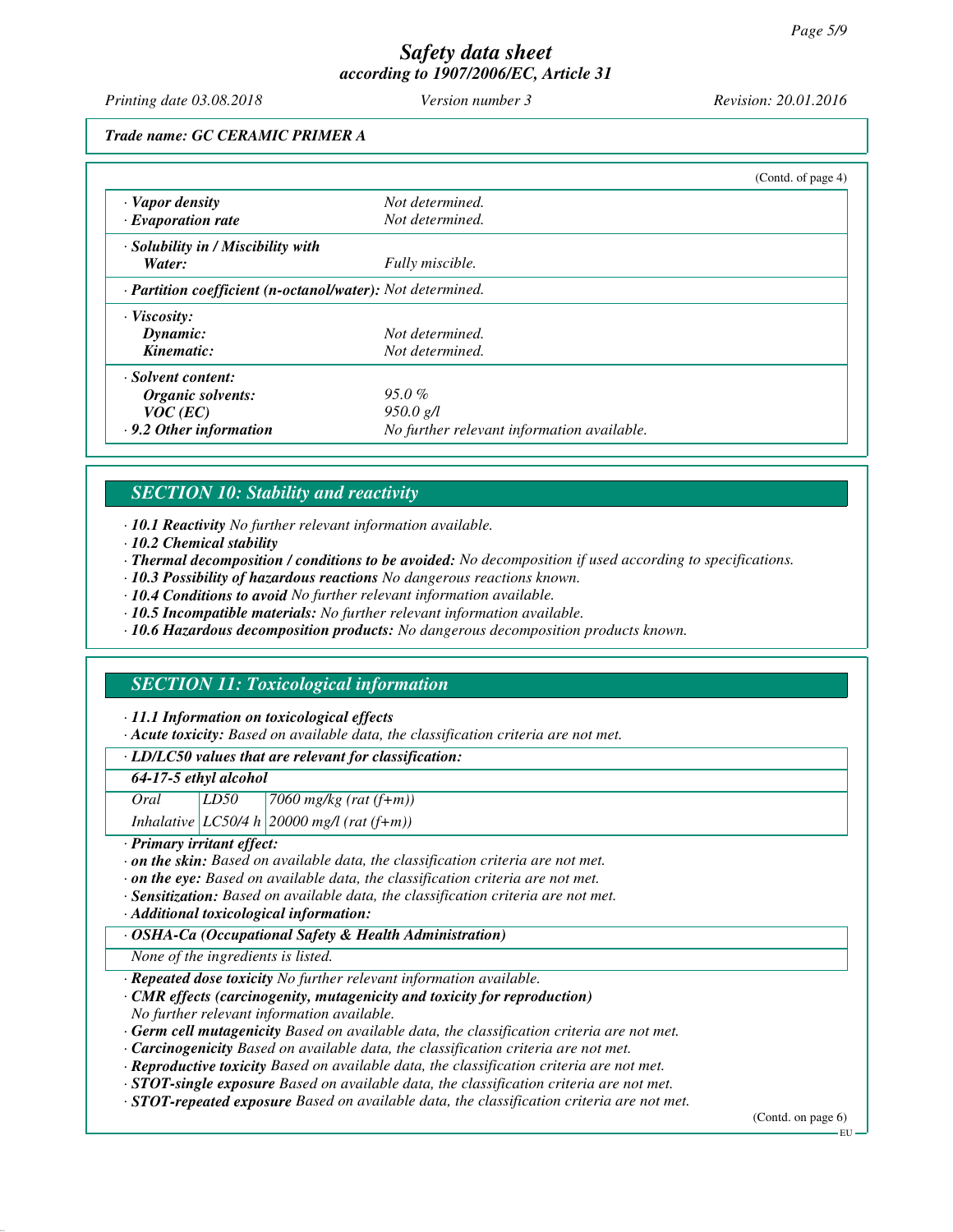*Printing date 03.08.2018 Version number 3 Revision: 20.01.2016*

*Trade name: GC CERAMIC PRIMER A*

*· Aspiration hazard Based on available data, the classification criteria are not met.*

### *SECTION 12: Ecological information*

#### *· 12.1 Toxicity*

*· Aquatic toxicity: No further relevant information available.*

- *· 12.2 Persistence and degradability No further relevant information available.*
- *· 12.3 Bioaccumulative potential No further relevant information available.*
- *· 12.4 Mobility in soil No further relevant information available.*
- *· Additional ecological information:*
- *· General notes:*
- *Water hazard class 1 (Self-assessment): slightly hazardous for water Do not allow undiluted product or large quantities of it to reach ground water, water course or sewage system.*

#### *· 12.5 Results of PBT and vPvB assessment*

- *· PBT: Not applicable.*
- *· vPvB: Not applicable.*
- *· 12.6 Other adverse effects No further relevant information available.*

### *SECTION 13: Disposal considerations*

#### *· 13.1 Waste treatment methods*

*· Recommendation:*

*Must not be disposed of together with household garbage. Do not allow product to reach sewage system.*

# *· European waste catalogue*

| 18 00 00 WASTES FROM HUMAN OR ANIMAL HEALTH CARE AND/OR RELATED RESEARCH (except |
|----------------------------------------------------------------------------------|
| kitchen and restaurant wastes not arising from immediate health care)            |

*18 01 00 wastes from natal care, diagnosis, treatment or prevention of disease in humans*

18 01 06\* chemicals consisting of or containing hazardous substances

*· Uncleaned packagings:*

*· Recommendation: Disposal must be made according to official regulations.*

*· Recommended cleansing agent: Water, if necessary with cleansing agents.*

| <b>SECTION 14: Transport information</b>          |                               |  |
|---------------------------------------------------|-------------------------------|--|
| $\cdot$ 14.1 UN-Number<br>$\cdot$ ADR, IMDG, IATA | <i>UN1170</i>                 |  |
| $\cdot$ 14.2 UN proper shipping name              |                               |  |
| $\cdot$ <i>DOT</i>                                | Ethanol mixture               |  |
| $-ADR$                                            | 1170 ETHANOL SOLUTION mixture |  |
| $\cdot$ IMDG, IATA                                | ETHANOL SOLUTION mixture      |  |
|                                                   | (Contd. on page 7)            |  |

(Contd. of page 5)

 $-$ EU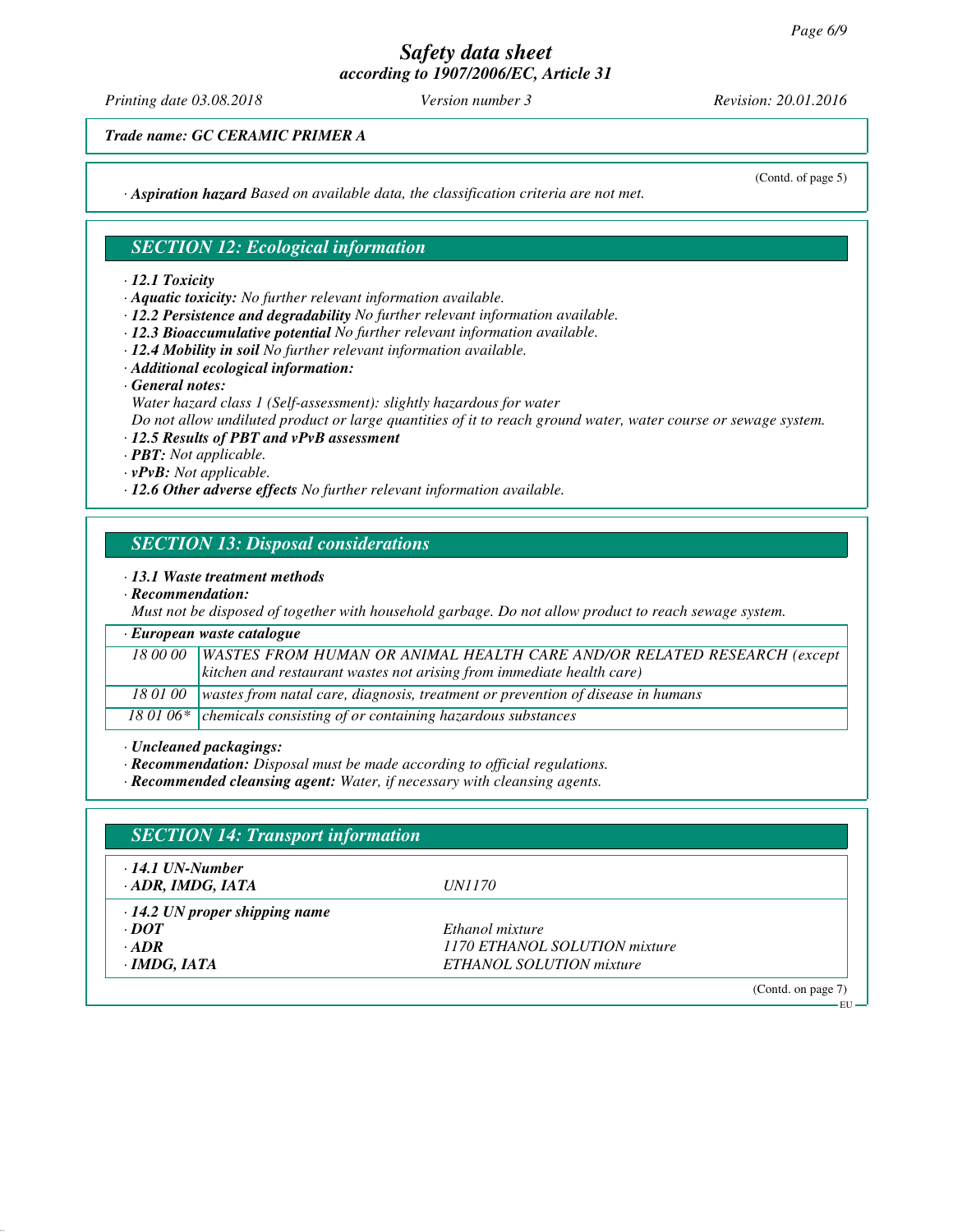*Printing date 03.08.2018 Version number 3 Revision: 20.01.2016 Trade name: GC CERAMIC PRIMER A* (Contd. of page 6) *· 14.3 Transport hazard class(es) · ADR · Class 3 (F1) Flammable liquids · Label 3 · IMDG, IATA · Class 3 Flammable liquids · Label 3 · 14.4 Packing group · ADR, IMDG, IATA II · 14.5 Environmental hazards: · Marine pollutant: No · 14.6 Special precautions for user Warning: Flammable liquids · Danger code (Kemler):* 33<br>*· EMS Number: F-E,S-D · EMS Number: · 14.7 Transport in bulk according to Annex II of MARPOL73/78 and the IBC Code Not applicable. · Transport/Additional information: · ADR <i>·* **Limited quantities (LQ)** *1L*<br>*· Excepted quantities (EO) Code: E2 · Excepted quantities (EQ) Maximum net quantity per inner packaging: 30 ml Maximum net quantity per outer packaging: 500 ml · Transport category 2 · Tunnel restriction code D/E · IMDG · Limited quantities (LQ) 1L*<br>*· Excepted quantities (EQ) Code: E2 · Excepted quantities (EQ) Maximum net quantity per inner packaging: 30 ml Maximum net quantity per outer packaging: 500 ml · UN "Model Regulation": UN 1170 ETHANOL SOLUTION MIXTURE, 3, II* EU

(Contd. on page 8)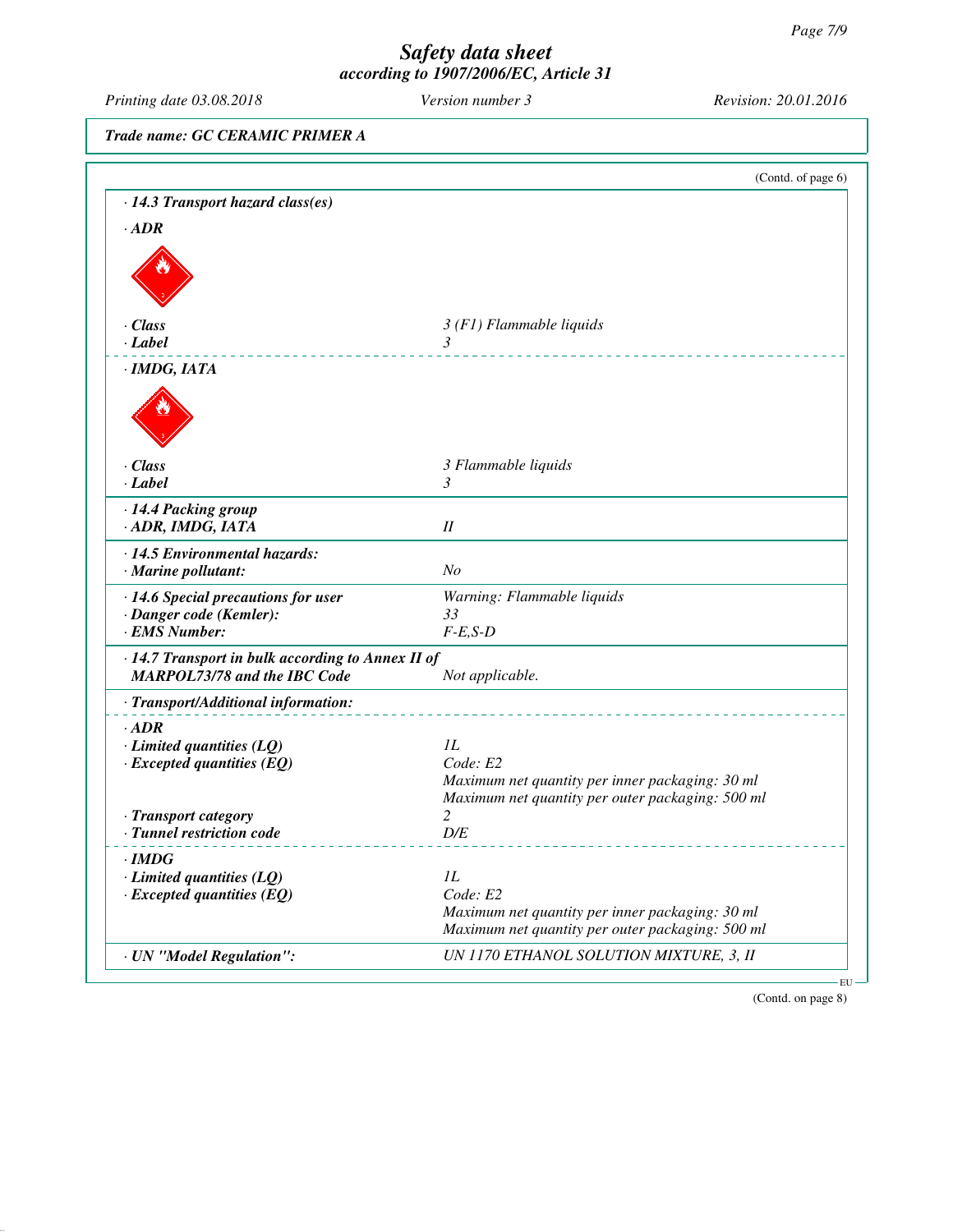*Printing date 03.08.2018 Version number 3 Revision: 20.01.2016*

### *Trade name: GC CERAMIC PRIMER A*

(Contd. of page 7)

#### *SECTION 15: Regulatory information*

*· 15.1 Safety, health and environmental regulations/legislation specific for the substance or mixture · Sara*

*· Section 355 (extremely hazardous substances):*

*None of the ingredient is listed.*

*· Section 313 (Specific toxic chemical listings):*

*None of the ingredients is listed.*

*· Proposition 65*

*· Chemicals known to cause cancer:*

*None of the ingredients is listed.*

*· Chemicals known to cause reproductive toxicity for females:*

*None of the ingredients is listed.*

*· Chemicals known to cause reproductive toxicity for males:*

*None of the ingredients is listed.*

*· Chemicals known to cause developmental toxicity:*

*64-17-5 ethyl alcohol*

*· Carcinogenic categories*

*· EPA (Environmental Protection Agency)*

*None of the ingredients is listed.*

*· TLV (Threshold Limit Value established by ACGIH)*

*64-17-5 ethyl alcohol A3*

*· MAK (German Maximum Workplace Concentration)*

*64-17-5 ethyl alcohol 5* 

*· NIOSH-Ca (National Institute for Occupational Safety and Health)*

*None of the ingredients is listed.*

*· Directive 2012/18/EU*

*· Named dangerous substances - ANNEX I None of the ingredients is listed.*

*· Seveso category P5c FLAMMABLE LIQUIDS*

- *· Qualifying quantity (tonnes) for the application of lower-tier requirements 5.000 t*
- *· Qualifying quantity (tonnes) for the application of upper-tier requirements 50.000 t*
- *· 15.2 Chemical safety assessment: A Chemical Safety Assessment has not been carried out.*

## *SECTION 16: Other information*

*· Relevant phrases*

- *H225 Highly flammable liquid and vapour.*
- *· Classification according to Regulation (EC) No 1272/2008 Calculation method*
- *· Department issuing SDS: Regulatory affairs*

*· Abbreviations and acronyms: ADR: Accord européen sur le transport des marchandises dangereuses par Route (European Agreement concerning the International Carriage of Dangerous Goods by Road) IMDG: International Maritime Code for Dangerous Goods DOT: US Department of Transportation*

(Contd. on page 9)

*<sup>·</sup> Contact: msds@gc.dental*